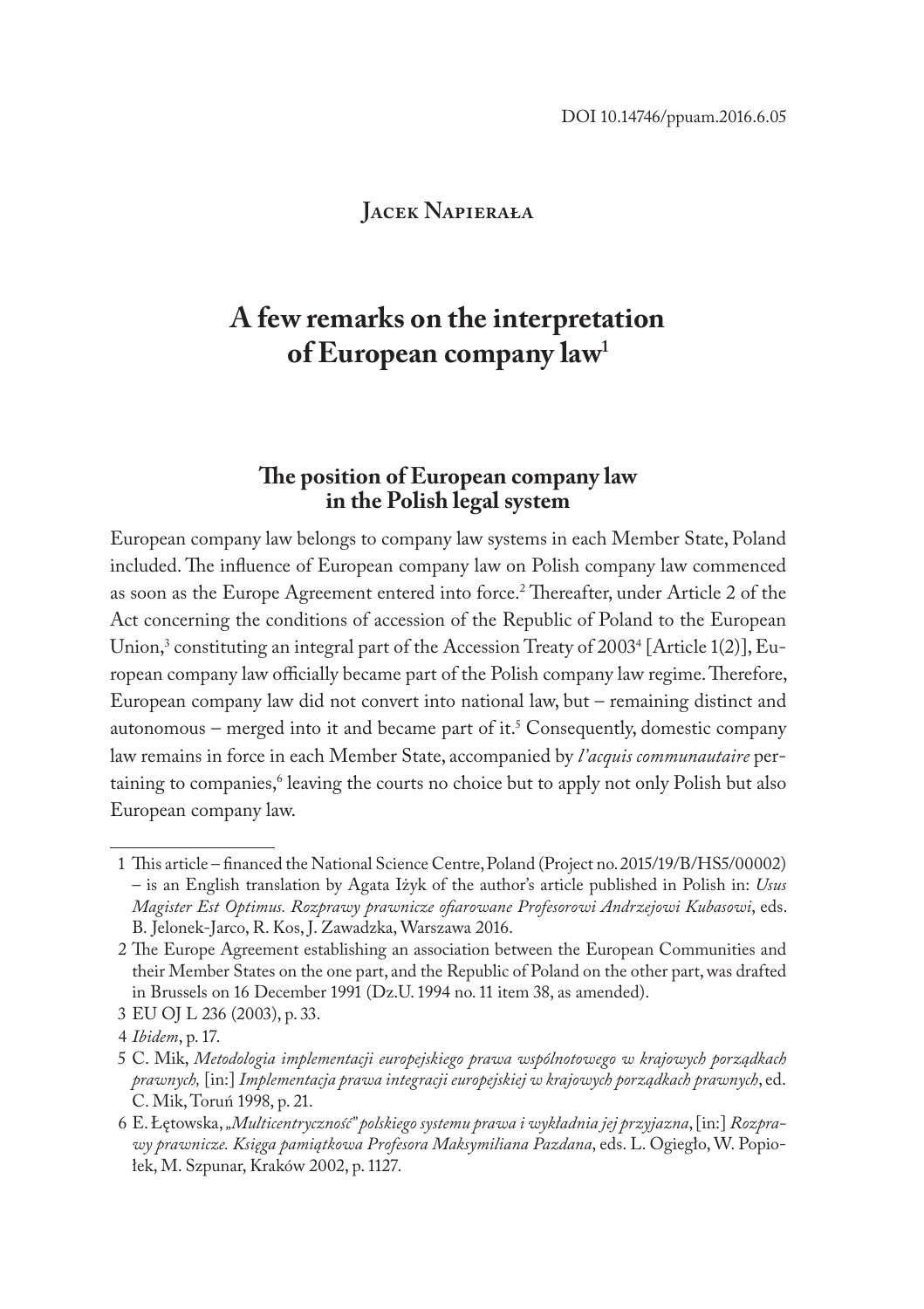#### 78 | Adam Mickiewicz University Law Review

The process of applying company law entails that a competent body (a court of law) makes decisions, formulating an individual and concrete rule of conduct based on the general and abstracts rules of law in force. To accomplish this, the rules of law must first be decoded from legal texts by way of interpretation.7 Decoding a rule of law in force involves determining its syntactic and semantic elements distributed in legal acts, by institutionally independent legislators by means of rules of interpretation. In real-life situations, a rule of law may be decoded from either a piece of European law (whether primary and secondary) or domestic law. The decision of the court of law may also be based on rules of law which, although not expressly presented in a legal act, remain in force due to their being drawn through logical deduction based on the rules of inference (i.e. legal reasoning: logical and instrumental deduction of a rule from a rule, as well as deduction based on the interpretative arguments of legal analogy and *argumentum a fortiori,* based on the premise that the institutional lawmaker is consistent as regards their axiological evaluations).8

When in doubt over the interpretation of the wording of European acts of law, a national court may (and – should its ruling be final and absolute – must) apply to the Court of Justice of the European Union (the "Court") for a judgment to be delivered under the preliminary ruling procedure. However, should no doubt arise, a national court (the court of the last instance) may construe the law itself, having regard to the assumptions of the *acte clair* doctrine; questions referred for preliminary rulings may also pertain to doubts over the understanding of the *acte clair* doctrine *per se.*<sup>9</sup>

The Court does not apply European company law, nor does it apply or interpret the domestic company legislation of a given Member State. What the Court does is interpret European company law in the course of a preliminary ruling procedure instigated by domestic courts referring questions for preliminary rulings pursuant to Article 267 of the Treaty on the Functioning of the European Union (the TFEU), and determine

<sup>7</sup> Z. Radwański, M. Zieliński, *Stosowanie i wykładnia prawa cywilnego*, [in:] *System prawa prywatnego*, vol. 1, *Prawo cywilne – część ogólna*, ed. M. Safjan, Warszawa 2012, pp. 482–483, § 54.

<sup>8</sup> Z. Ziembiński, *Teoria prawa,* Warszawa – Poznań 1978, pp. 125–129; more on the subject cf. A. Godek, *Zastosowanie derywacyjnej koncepcji wykładni prawa do rozstrzygania spraw ze stosowaniem przepisów unijnych*, "Ruch Prawniczy Ekonomiczny i Socjologiczny" 2011, vol. 1, pp. 21–39.

<sup>9</sup> Cf. §§ 60-69 of the opinion of Advocate General Wahl of 13 May 2015 to the joint cases C-72/14 and C-197/14, X and T.A. van Dijk. According to the Court: "the third paragraph of Article 267 TFEU must be interpreted as meaning that a national court or tribunal against whose decisions there is no judicial remedy under national law, such as the referring court, is not required to make a reference to the Court of Justice of the European Union on the sole ground that a lower national court, in a case similar to the one before it and involving the same legal issue, has referred a question to the Court for a preliminary ruling; nor is it required to wait until an answer to that question has been given" (C-72/14 and C-197/14, X and T.A. van Dijk, § 2. All judgments of the European Court of Justice were accessed via: http://curia.europa.eu).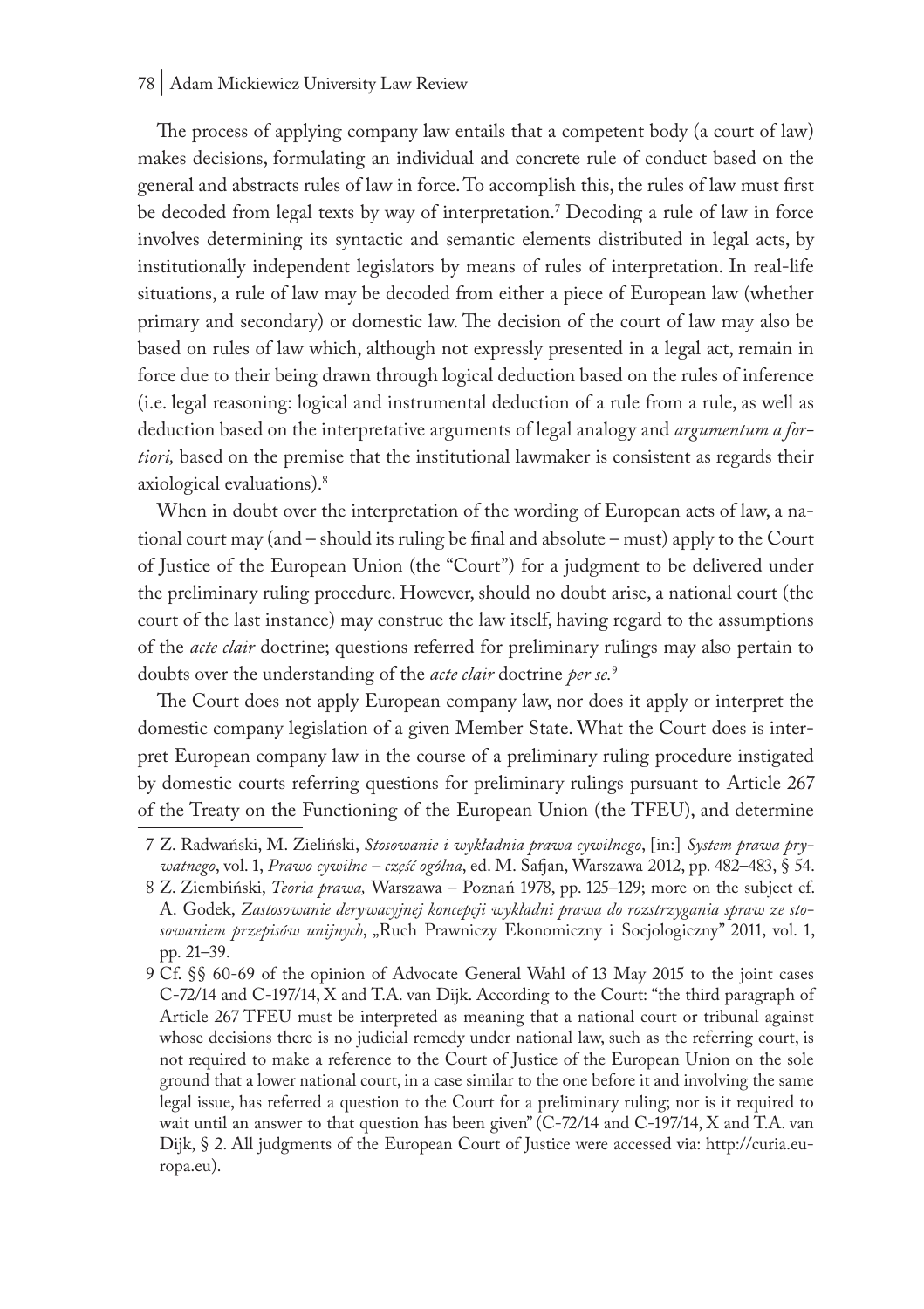a Member State's failure to fulfil its obligations under the treaties pursuant to Article 258 TFEU. The interpretation of European company law also accompanies hearing and determining complaints for the annulment of a European act of law (Article 363 TFEU).

The process of interpreting European company law is influenced by both the nature of European company legislation and the nature of European law *per se*.

# **Distinctive features of European company law**

European company law is specific in its character, which is reflected in: (a) the role it plays in the EU internal market, (b) the means and manner of regulation, and (c) the nature of the subject matter contemplated in acts of law.

### **European company law as one of the components of the internal market**

European company law is a key element of the EU internal market.10 Companies enjoy cross-border mobility as part of the freedom of establishment stipulated in Article 49 TFEU. The internal market provides the freedom of movement of goods, people, services and capital under Article 26(2) TFEU. The fundamental freedoms percolate one another and, consequently, the Court's interpretation of one freedom affects (the understanding of ) the subject matter of the remaining ones. The general principles put forward by the Court whilst construing the freedom of movement of goods greatly influence the interpretation of the rules of law pertaining to the freedom of establishment. Let me quote an example of the principle according to which the law takes into account the personal statute of a company in line with the law of the state where it has been incorporated. The origins of this rule may be traced back to the interpretation of the laws on the freedom of movement of goods. In the landmark Cassis de Dijon case<sup>11</sup> the Court held that a Member State may not restrict the access of goods produced in another Member State to its territory exclusively on the grounds that such goods fail to conform to the conditions set out in the laws and regulations of such a Member State.<sup>12</sup> The principle of respecting the personal statute of a cross-border company – in a state to which it has transferred its

<sup>10</sup> *Action Plan: European company law and corporate governance – a modern legal framework for more engaged shareholders and sustainable companies*, Strasbourg, 12.12.2012, COM(2012) 740, p. 4; K.J. Hopt, *The European Company Law Action Plan Revisited: An Introduction*, [in:] K. Geens, K.J. Hopt, *The European Company Law Action Plan Revisited,* Leuven 2010, p. 18: *Corporate mobility is the very essence of the internal market. We should do everything to promote it for the sake of entrepreneurial freedom as well as for the healthy effect of competition*.

<sup>11</sup> 120/78, Cassis de Dijon.

<sup>12</sup> A. Wróbel, *Znaczenie orzecznictwa "Cassis de Dijon" Trybunału Sprawiedliwości Wspólnot Europejskich a rozwój europejskiego prawa żywnościowego*, "Rejent" 1995, no. 10, p. 29.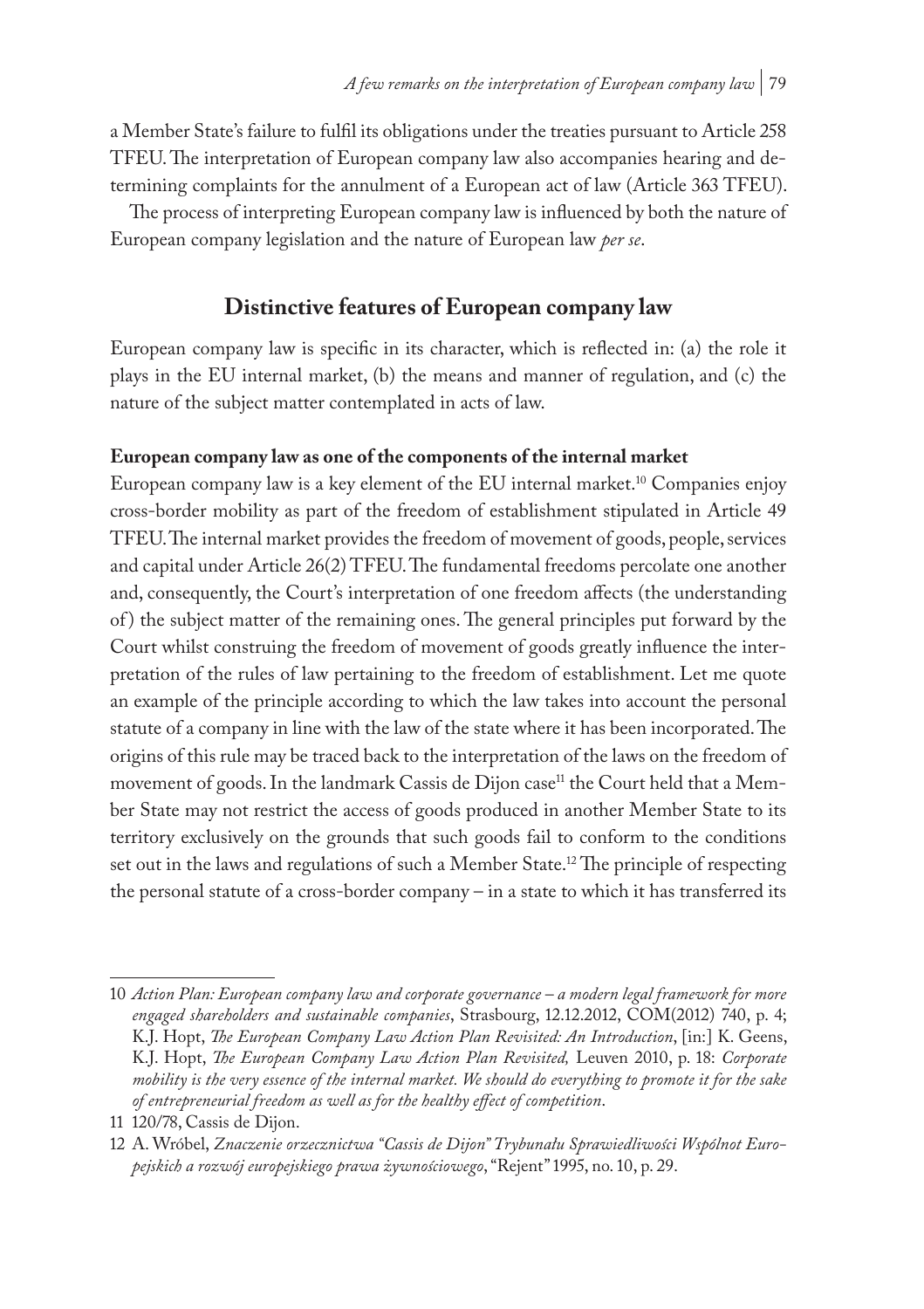seat pursuant to the freedom of establishment – was expressly put into words later in the widely quoted Überseering case (C-208/00).<sup>13</sup>

More to the point, the rule put forward in the joint case of Keck-Mithouard<sup>14</sup> may be adapted so as to allow the assertion that the freedom of establishment may be restricted only by such measures (rules) which regulate the access to a foreign market, and not those regulating the functioning of companies on such a market. Rules aimed at hindering foreign companies' access to the market may be enacted as long as their application is reasonably justified. On the other hand, rules aimed at hindering a foreign company's functioning on the market – typically – fall within the blanket ban on discriminatory treatment. Rules of law are deemed not to be in breach of the freedom of establishment so long as they apply to all market participants on such a market (in other words, both foreign and domestic companies) and do not impede foreign companies' access to the market any more than they do as regards domestic companies.15 The Court expressly referred to the Keck-Mithouard rule in the Commission v. Portugal case (C-171/08). According to the Court, privileged shares "affect the position of a person acquiring a shareholding as such and are thus liable to deter investors from other Member States from making such investments and, consequently, affect access to the market."16

#### **Manner of regulation of European company law**

In consequence, European company law has reached an unprecedented degree of harmonisation of domestic company law regulations when compared to other branches of private law.17 Yet European company law is far from being comprehensive, on the contrary, it coordinates selected aspects of company law<sup>18</sup> and only to a necessary degree [Article  $50(2)(g)$  TFEU]. This selective method of regulation, i.e. a more detailed regulation of individual branches of company law, e.g. the projected regulations of holding companies, is envisaged as enabling law implemented by a European model of a group

<sup>13</sup> C-208/00, Überseering.

<sup>14</sup> C-267/91 and C-268/91, Keck and Mithouard.

<sup>15</sup> K. Steinke, *Die Übertragbarkeit der Keck-Rechtsprechung des EuGH auf die Niederlassungsfreiheit*, Frankfurt am Main – Berlin – Bern – Bruxelles – New York – Oxford – Wien 2009, p. 251.

<sup>16</sup> C-171/08, European Commission v. Portuguese Republic, § 67, C-212/09; European Commission v. Portuguese Republic, § 64, C-565/08; European Commission v. Italian Republic, § 67; cf. also C-594/14, Simona Kornhaas v. Thomas Dithmar, § 28.

<sup>17</sup> M. Lutter, W. Bayer, J. Schmidt, *Europäisches Unternehmensrechts- und Kapitalmarktrecht, "*Zeitschrift für Unternehmens- und Gesellschaftsrecht", 2012, no. 1, p. 3, § 2; K.J. Hopt, *Europäisches Gesellschaftsrecht im Lichte des Aktionsplans der Europäischen Kommission vom Dezember 2012*, "Zeitschrift für Unternehmens- und Gesellschaftsrecht" 2013, no. 2, pp. 167–168.

<sup>18</sup> Opinion of Advocate General Trstenjak of 2 June 2010 to the case C-81/09, Idrima Tipou AE v. Ipourgos Tipou kai Meson Mazikis Enimerosis, § 25; A. Opalski, *Europejskie prawo spółek – zasady prawa europejskiego i ich wpływ na polskie prawo spółek*, Warszawa 2010, p. 65.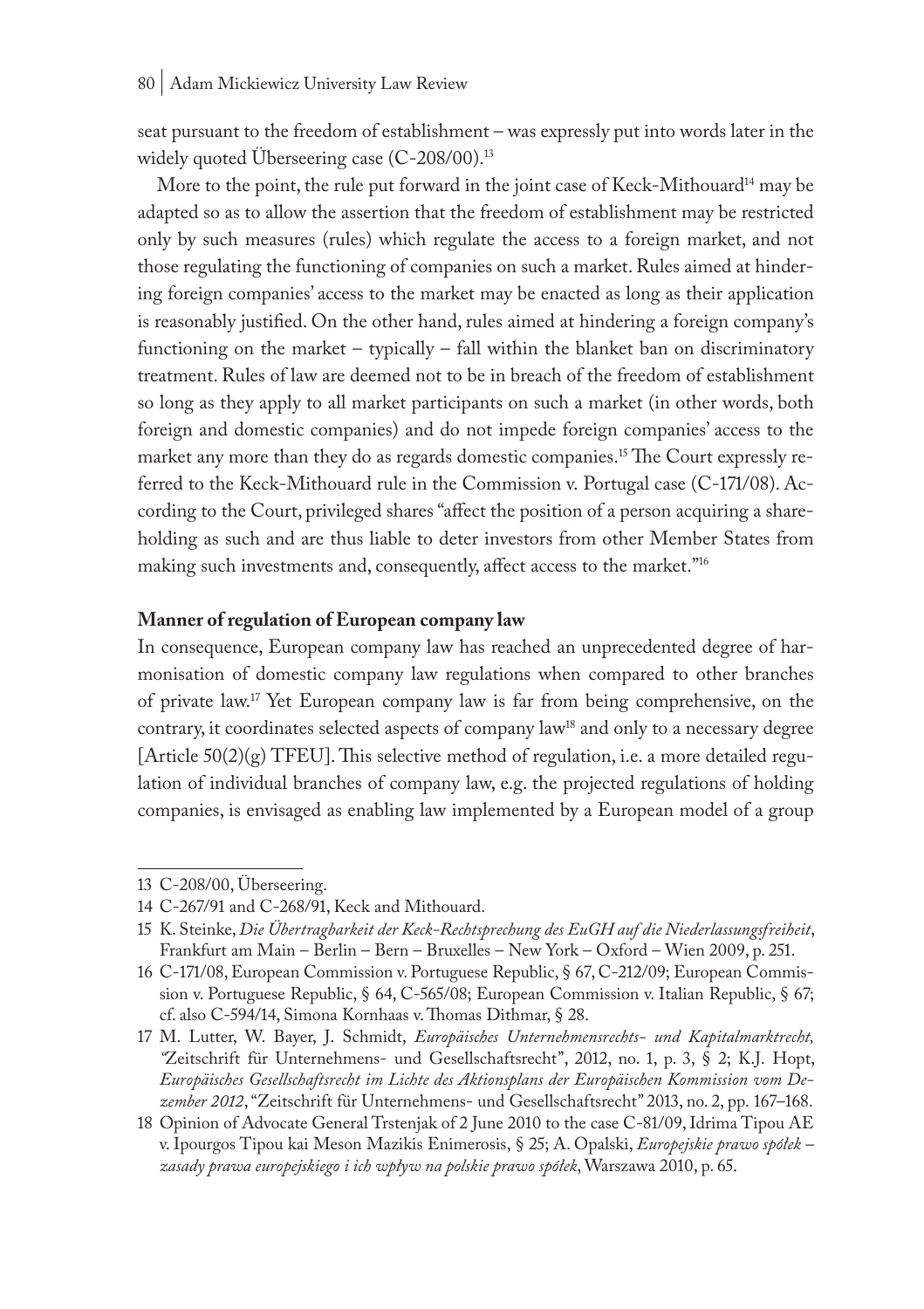interest.<sup>19</sup> Given that harmonization by way of directives applies only to selected company law institutions, there is no doubt that in other matters Member States may shape their respective company law regimes freely, however, having regard for the fact that such legislation must not restrict the fundamental freedoms guaranteed under the Treaties.<sup>20</sup>

The process of applying European company law is largely contingent on the effect of the determination whether a given company law institution has been regulated by the European legislator or  $-$  on the contrary  $-$  has been left to the discretion of the Member States; e.g. in the Impaco Azul Lda case, the Court points out that Member States are given autonomy as regards restricting the limitation of a member's liability for the debts of a company.21 This point corresponds to the Idryma Typou AE case, where the Court also ruled on a Member State's autonomy, as regards restricting the limitation of a company's liability to the value of its assets.22

Autonomous regulation at the European level adjoins autonomous legislation in domestic jurisdictions, which is reflected in the interpretation of the subjective scope of the freedom of establishment in the Daily Mail case<sup>23</sup>, further developed in the Cartesio case<sup>24</sup> and confirmed in the National Grid Indus<sup>25</sup> and Vale<sup>26</sup> cases. In the opinion of the Court, whether a company may rely on the prohibition on restrictions of the freedom of establishment (i.e. it is the addressee of Article 49 TFEU) depends greatly on whether such a company falls within the scope of Article 54 TFEU under domestic law.

### **The distinctive nature of the subject matter of European company law**

Experts in the field emphasise the fact that "to characterise the process of interpretation of civil law (its provisions), it is paramount to have regard to the distinctive features of civil law first,"<sup>27</sup> including in particular the fact that it regulates legal relations between autonomous actors. Under company legislation, classified as private (civil) law, autono-

20 Cf. § 31 of C-347/09, J. Dickinger, F. Ömer.

<sup>19</sup> Taking the initiative on the issue has been announced in item 4.6. of the Action Plan – COM(2012) 740, pp. 16–17. Cf. *Response to the European Commission's Action Plan on Company Law and Corporate Governance by the former Reflection Group on the Future of UE Company Law,* "European Company and Financial Law Review" 2013, no. 3, pp. 325–326; P.-H. Conac, *Director's Duties in Groups of Companies – Legalizing the Interest of the Group at the European Level*, "European Company and Financial Law Review" 2013, no. 2, pp. 194–226. Cf. *Forum Europaeum on Company Groups, Eckpunkte für einen Rechtsrahmen zur erleichterten Führung von grenzüberschreitenden Unternehmensgruppen in Europa*, "Zeitschrift für Unternehmens- und Gesellschaftsrecht" 2015, no. 4, pp. 505–515.

<sup>21</sup> C-186/12, Impaco Azul Lda, § 35 ab initio.

<sup>22</sup> C-81/09, Idryma Typou AE, § 40 and § 44.

<sup>23</sup> 81/87, Daily Mail.

<sup>24</sup> C-210/06, Cartesio.

<sup>25</sup> C-371/10, National Grid Indus.

<sup>26</sup> C-378/10, Vale.

<sup>27</sup> Z. Radwański, M. Zieliński, *op. cit.,* p. 478, § 51.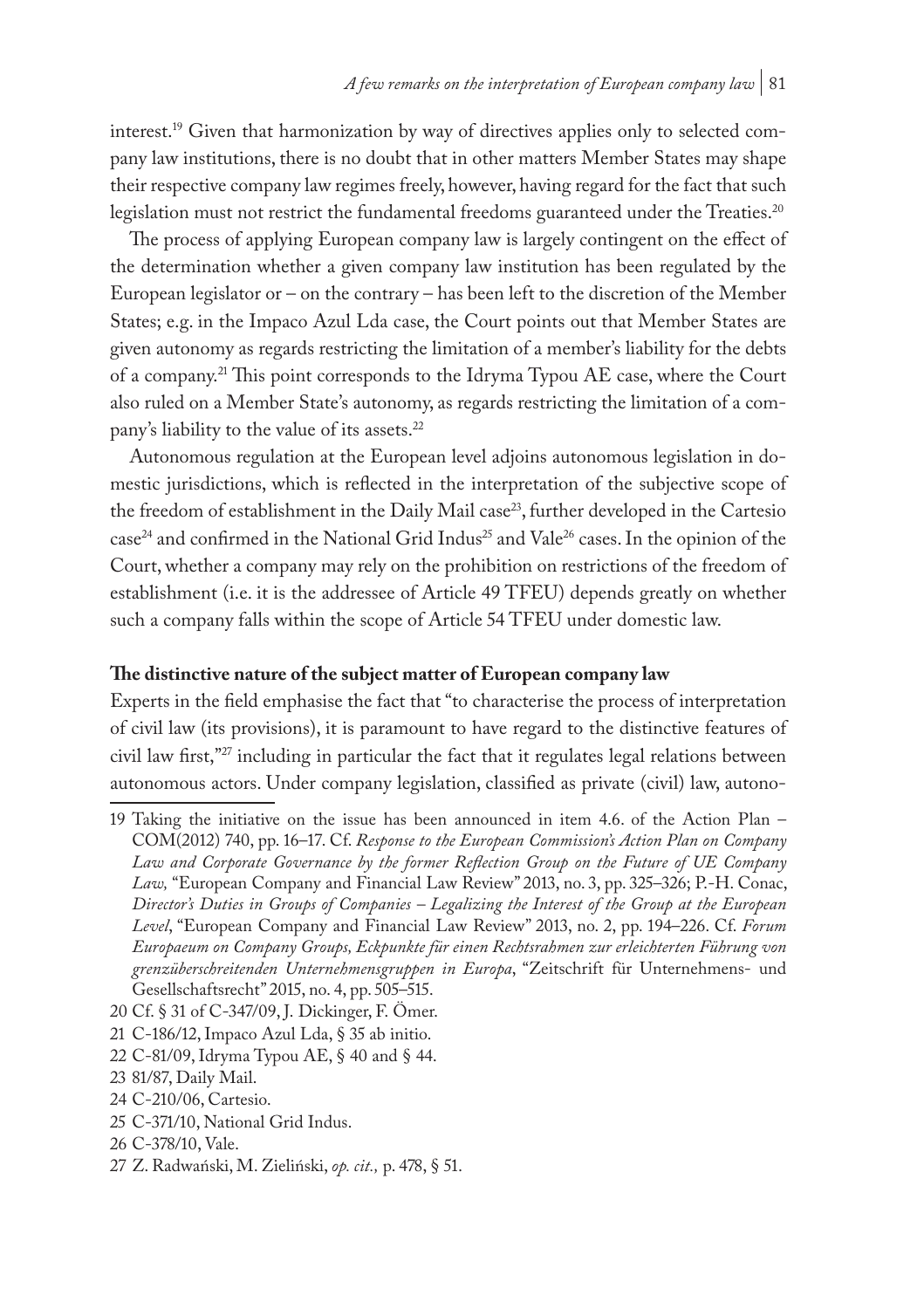#### 82 | Adam Mickiewicz University Law Review

mous entities take various roles (e.g. individuals and bodies corporate as shareholders or members of multi-member governing bodies of a company), which in turn affects, for example, the justification for qualifying the regulation of the relationship between a company's governing bodies as acts-in-law.28 The interpretation of company legislation greatly depends on whether the act of law under scrutiny regulates internal or external relations pertaining to companies. On the one hand, application of general principles of civil law, which concern external relations, i.e. relations between separate and unrelated entities, to internal relations between governing bodies of same company should be done with caution.<sup>29</sup> On the other, the general objective of regulations pertaining to both spheres are indeed different, which is reflected in the Court's purposive interpretation of European company law, e.g. in the Commission v. Spain case,  $30$  where the Court held that Spanish company law provisions contravene the second company law directive (77/91/EC), to the extent in which they equal the pre-emptive right attached to shares (and pertaining to internal relations within a company) with the right vested in the holder of convertible (hybrid) debentures (and pertaining to external relations between a company and its stakeholders). By the same token, in the Alfred Hirmann case pursuant to a reference for preliminary ruling, the Court answered the following question: do the provisions of the second directive aimed at maintaining (and thus protecting) share capital preclude the situation where a company is obliged to reimburse the purchase price for shares to a shareholder as a consequence of a share purchase agreement having been rescinded? The Court provided a negative answer. Firstly, the second directive regulates the internal relations between shareholders and a company under its articles of association pertaining to the internal relations within a company exclusively, hence it fails to touch on the issue of liability for a breach of a share purchase agreement. Any compensation extended by a company for a breach of its disclosure obligations does not fall within the meaning of the word "distribution" as provided in Article 15 of the second directive.<sup>31</sup> And secondly, a shareholder in entitled to return their shares to a company, should such shares have been purchased as a result of a misrepresentation on the part of the company, and such entitlement does not fall within the buy-back ban set out in Article 18 of the directive.32

The clear distinction between the company's internal and external relations finds its merits also in matters concerning jurisdiction. In the opinion of the Court, the domestic court in a Member State where insolvency proceedings have been instigated enjoys

<sup>28</sup> I.e. not the relation between governing bodies, but "the relation between a body which adopts a resolution and the persons appointed to another governing body (the management board)". Cf. Z. Radwański, [in:] *System prawa prywatnego*, vol. 2, *op. cit.*, p. 181, § 38.

<sup>29</sup> I CSK 11/07, [in:] OSNC 2008, no. 5, item 51.

<sup>30</sup> C-338/06, Commission of the European Communities v. Kingdom of Spain, §§ 50–57.

<sup>31</sup> C-174/12, Alfred Hirmann, §§ 27–32.

<sup>32</sup> C-174/12, Alfred Hirmann, § 34.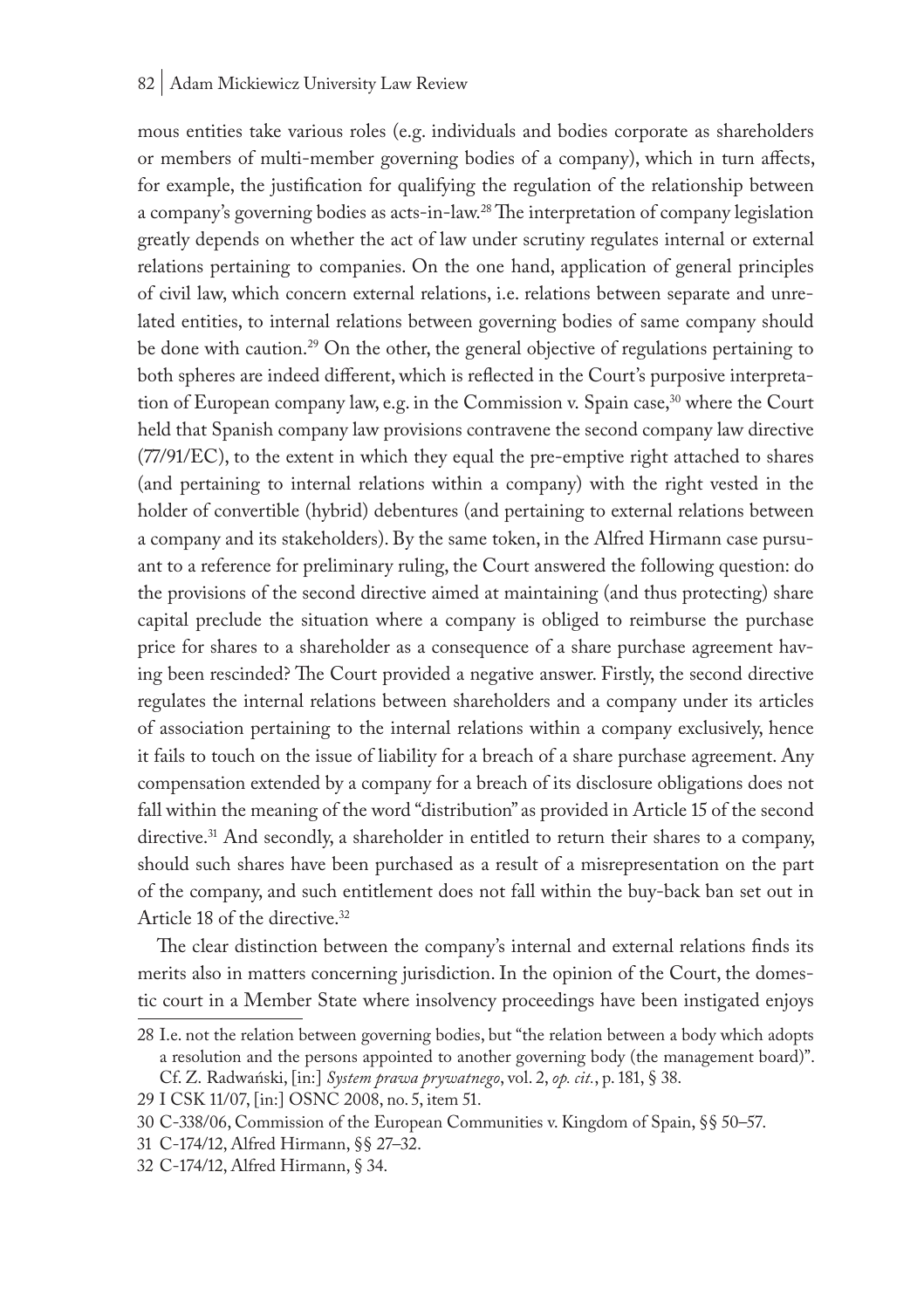jurisdiction to hear and determine an action brought by the liquidator in insolvency proceedings against the managing director of the debtor for reimbursement of payments which were made after the company became insolvent, or after it had been established that the company's liabilities exceeded its assets.33 The external relations, on the other hand, are contemplated in cases pertaining to the liability of either members of a company's governing bodies or its shareholders towards a company's creditors. To quote one example, in the view of the Court, the court having jurisdiction to hear actions seeking to hold liable a member of the board of directors and a shareholder of a limited company for the debts of that company, due to the fact that they have allowed the company to continue in existence despite the fact that it had been underfinanced and thus should have been would-up, is the same as the court having jurisdiction over the place where the harmful event occurred or could have occurred occur.<sup>34</sup>

# **The distinctive nature of European company law**

*L'acquis communautaire* is separate from both international law and the internal law of Member States.35 The distinctive nature of (European) company law is reflected in its (a) autonomy, (b) applied methods of interpretation, and (c) significance for pro-European interpretation of domestic company legislation.

### **Autonomy**

Institutions and terminology under EU company legislation are, in principle, autonomous, i.e. the manner in which they are interpreted should be grounded on EU legislation exclusively, unless a given piece of legislation contains express references to domestic legislation for determining the meaning and scope of a contemplated term.

The Court has consistently held that it follows from the need for uniform application of European Union law and from the principle of equality that the terms of a provision of that law which makes no express reference to the law of the Member States for the purpose of determining its meaning and scope must normally be given an autonomous and uniform interpretation throughout the Union, having regard to the context of the provision and the objective pursued by the legislation in question.<sup>36</sup>

<sup>33</sup> C-295/13, H., § 1.

<sup>34</sup> C-147/12, ÖFAB, Östergötlands Fastigheter AB, § 55(i).

<sup>35</sup> M. Safjan, *Europeizacja prawa prywatnego – ewolucja czy rewolucja. Perspektywa orzecznicza,*, [in:] *Aurea praxis aurea theoria*. *Księga pamiątkowa ku czci Profesora Tadeusza Erecińskiego*, eds. J. Gudowski, K. Weitz, vol. 2, Warszawa 2011, p. 2514.

<sup>36</sup> C-396/09, Interedil Srl, in liquidation, § 42.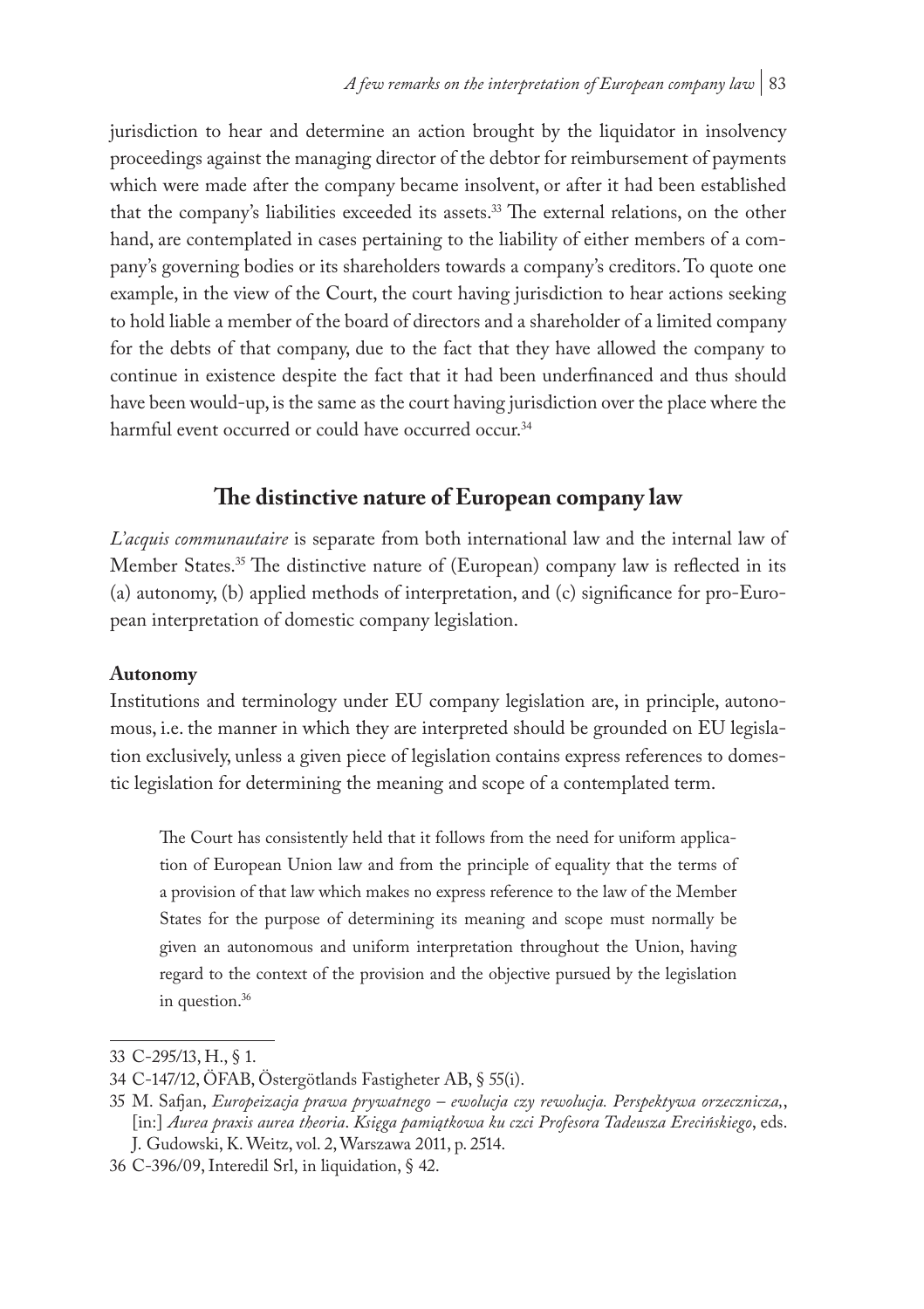#### **Methods of interpretation**

The Court resigned from formulating its own methods of interpretation; instead it uses the familiar, traditional methods of textual, systemic, functional, historic and comparative interpretation. The methods are subject to the principle of uniform interpretation, aimed at ensuring that *l'acquis communautaire* is uniformly construed, interpreted and applied EU-wide.37

The Court interprets the law with regard to its regulatory context and the aim to which the legislator aspired (thus the significance of the functional approach to interpretation),<sup>38</sup> contemporaneously taking into consideration all methods of interpretation, i.e. the Court does not rest upon having linguistically construed a rule from an explicit and unambiguous piece of legislation.39 In line with the so-called theory of derivative interpretation (the derivative concept of legal interpretation), the process of construing a law commences with linguistic interpretation, the results of which must be further verified by way of external rules (systemic and functional interpretation).<sup>40</sup>

To quote one example: in the judgment *in re* Michael Timmel the Court construed Article  $14(2)(b)$  of the prospectus directive<sup>41</sup> with a view to determining whether a prospectus must be made available at both the issuer and the intermediary's offices. The dilemmas pertaining to the interpretation of this article arose as a consequence of discrepancies between the language version of the directive.

The referring court points out that according to the German version of that provision the base prospectus must be made available to the public at the registered office of the issuer or at the offices of the financial intermediary, whereas according to the versions of the provision in Spanish, English and French that prospectus must be available in both places.42

<sup>37</sup> C. Mik, *Europejskie prawo wspólnotowe*, Warszawa 2000, p. 685, § 1673.

<sup>38</sup> The opinion of the Advocate General Verica Trstenjak of 2 June 2010 to the case C-81/09, Idryma Typou A*E* and case law quoted in annotation 23 thereto.

<sup>39</sup> J. Wróblewski, *Rozumienie prawa i jego wykładnia*, Wrocław 1990, pp. 76–88; Z. Radwański, *Derywacyjna koncepcja wykładni polskiego prawa prywatnego a wykładnia prawa Unii Europejskiej*, [in:] *Aurea praxis...*, *op. cit*., p. 2508 *et seq.*

<sup>40</sup> Z. Radwański, *Uwagi o wykładni prawa cywilnego*, "Ruch Prawniczy Ekonomiczny i Socjologiczny" 2009, no. 1, p. 12; A. Wentkowska, *Interpretacja in dubio pro communitate – dyrektywa wykładni proeuropejskiej w orzecznictwie sądów polskich,* [in:] *Doświadczenia prawne pierwszych lat członkostwa Polski w Unii Europejskiej*, eds. S. Biernat, S. Dudzik, Warszawa 2011, p. 148.

<sup>41</sup> Directive 2003/71/EC of the European Parliament and of the Council of 4 November 2003 on the prospectus to be published when securities are offered to the public or admitted to trading and amending Directive 2001/34/EC, EU OJ L 345, 31/12/2003 P. 0064*.*

<sup>42</sup> C-359/12, Michael Timmel, § 61.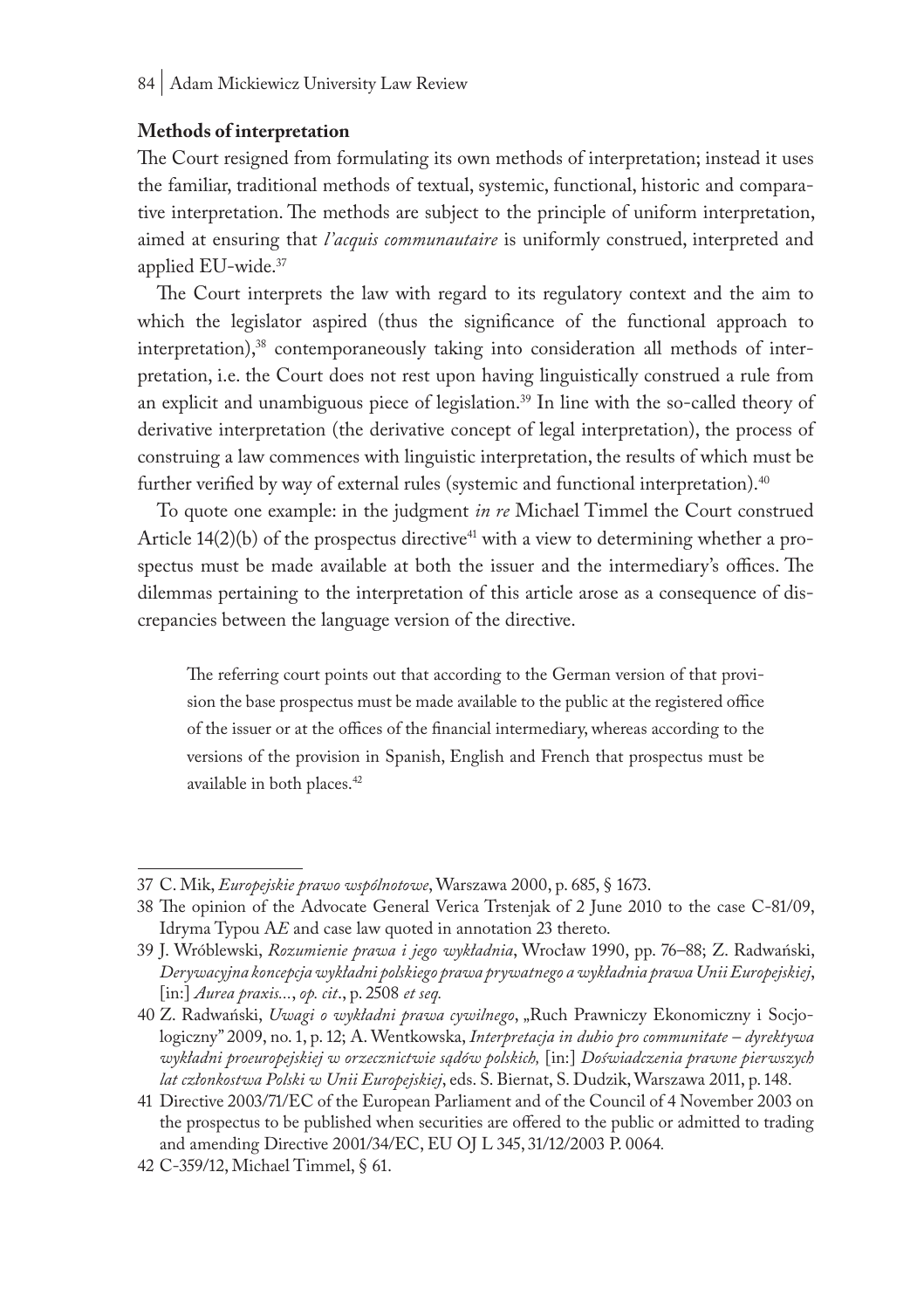The Court indicated that "in this regard, it is to be recalled that a text which, by reason of divergences between the various language versions, does not lend itself to a clear and uniform interpretation must be interpreted by reference to both the purpose and the general scheme" of 2003/71/EC directive.43 §§ 4 and 10 of the recitals of the directive clearly state that the directive aims to ensure investor protection and the widest possible access for undertakings to investment capital EU-wide:

[...] those objectives could be undermined in the situation where the issuer's office is in a different Member State from that of the financial intermediary, since a prospectus made available to the public only in paper form would then be available only at one of those two offices.<sup>44</sup>

Such a result of interpretation is reinforced by the general structure of the directive.

Since Article 14(7) of the Prospectus Directive requires that, where the prospectus is made available by publication in electronic form, a paper copy be delivered to the investor, upon his request, by the issuer or the financial intermediaries, it is necessary for the financial intermediaries to have a copy of the prospectus in order to be able to perform that obligation.<sup>45</sup>

Ergo, Article 14(2)(b) of the prospectus directive should be construed and interpreted in such a way as to allow the interpreter to conclude that a prospectus be made available in the office of the issuer and the financial intermediary both.<sup>46</sup>

### **Inference of legal rules**

Decoding a company law rule in force does not cease at reading it according to the rules of language. In force are also rules deducted from rules, in line with the rules of logical inference. The Court referred to reasoning based on legal inference as well as logical reasoning based on the premise that the lawmaker is consistent in their axiological evaluations (*a fortiori, per analogiam* reasoning) whilst interpreting the subject matter of the freedom of establishment. For instance, in its judgment *in re* Jochen Dickinger, Franz Ömer the Court based its *a maiori ad minus* reasoning on a rule encoded in Article 49 of TEEC, subject to its interpretation in one of its previous cases. The said rule applies to an operator offering betting and gaming services in another Member State provided

<sup>43</sup> *Ibidem*, § 62.

<sup>44</sup> *Ibidem*, § 65.

<sup>45</sup> *Ibidem*, § 67 *ab initio.*

<sup>46</sup> *Ibidem*, § 4 of the judgment. Therefore, it must be pointed out that Polish wording of Article  $14(2)(b)$  contains an alternative "and/or" not cumulative "and."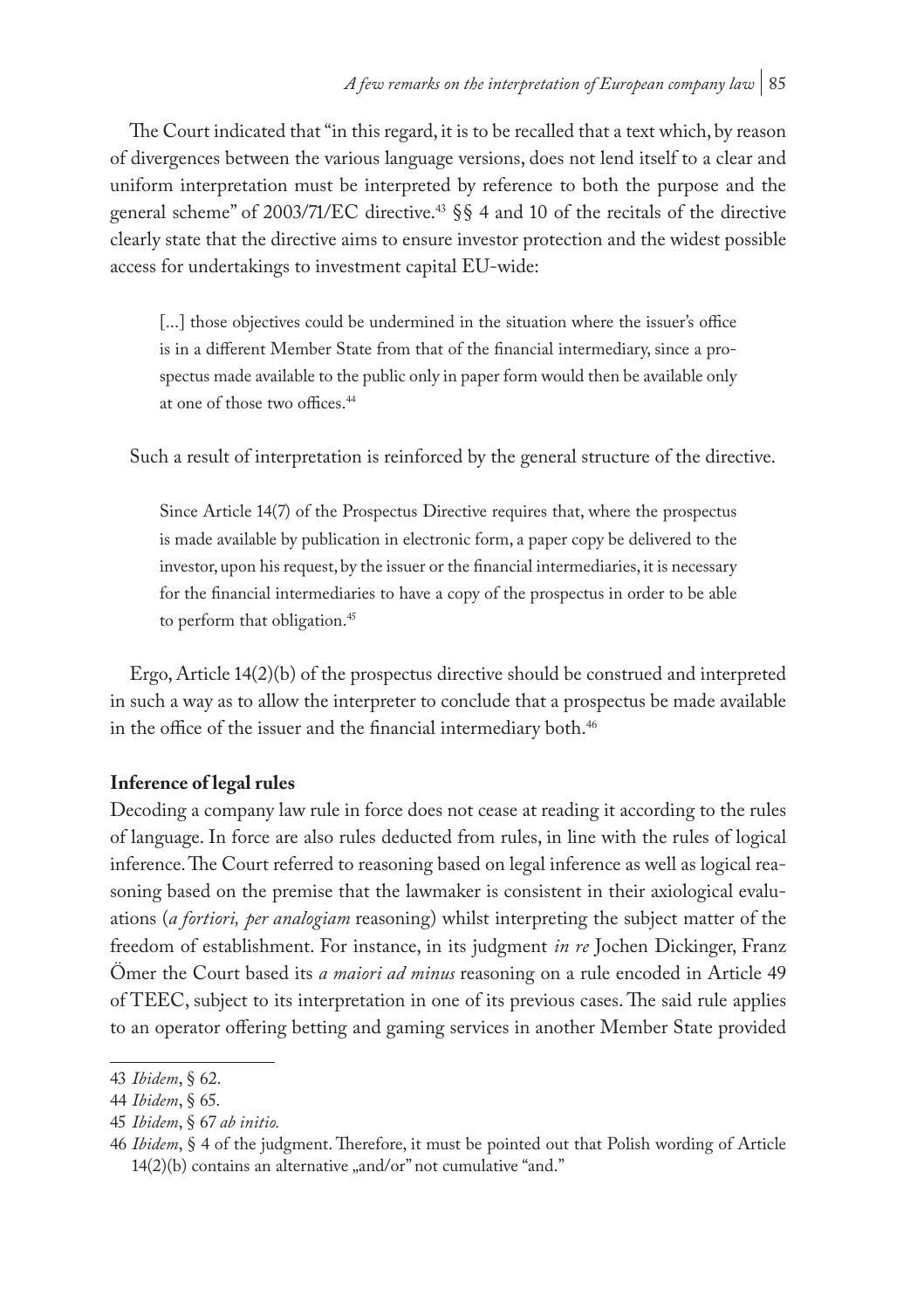that it uses intermediaries having offices in the same Member States as its clients.<sup>47</sup> In the opinion of the Court "that article applies a fortiori where the operator of games of chance makes use not of intermediaries but of a mere provider of computer support services in the host Member State."<sup>48</sup>

On a different occasion, in the judgment *in re* Commission of the European Communities v. Federal Republic of Germany the Court used *a simili* reasoning on the grounds of a rule of law it read in one of its previous judgments, in light of which "it would be incompatible with the right of freedom of movement were a citizen of the European Union, in the Member State of which he is a national, to receive treatment less favourable than that which he would enjoy had he not availed himself of the freedoms offered by the Treaty in relation to movement."49 The Court believes that such reasoning applies *per analogiam* to persons, who exercise their fundamental freedom of establishment:

In so far as the effect of the transitional provisions is that psychotherapists established in Germany who established themselves outside that Member State during the reference period and then returned to Germany before 1 January 1999 are less favourably treated than psychotherapists who remained in Germany during the same period, those provisions are incompatible with the provisions of the Treaty concerning freedom of establishment, unless they can be justified.<sup>50</sup>

### **Direct and indirect application of European company law**

The rules of European company law – though autonomous – are becoming part of domestic legislation (pertaining to company law). The effectiveness of *l'acquis* requires that the rulings be twofold:

Firstly, a prospective conflict between domestic and European rules should be settled with regard to the principle of the priority of European law. This principle has been worked out in the Court's case law (see Costa/E.N.E.L, 6-64), although – as emphasized by the (Polish) Constitutional Court – it transpires "indirectly from a number of provisions of the Treaties, including but not limited to, those determining the obliga-

<sup>47</sup> C-243/01, Piergiorgio Gambelli and Others, § 58.

<sup>48</sup> C-347/09, Jochen Dickinger, Franz Ömer, § 37 *in fine*, cf. also C-470/13, Generali-Providencia Biztosító Zrt v. Közbeszerzési Hatóság Közbeszerzési Döntőbizottság, § 36. According to the Court's judgment, Articles 49 and 56 of TFEU do not contravene with application of domestic provisions enabling contracting authorities to exclude economic operators, *inter alia*, for serious professional misconduct, such as infringement of antitrust rules, as such misconduct may render an economic operator's integrity questionable.

<sup>49</sup> C-456/05, Commission of the European Communities v. Federal Republic of Germany, § 58. 50 *Ibidem*, § 59.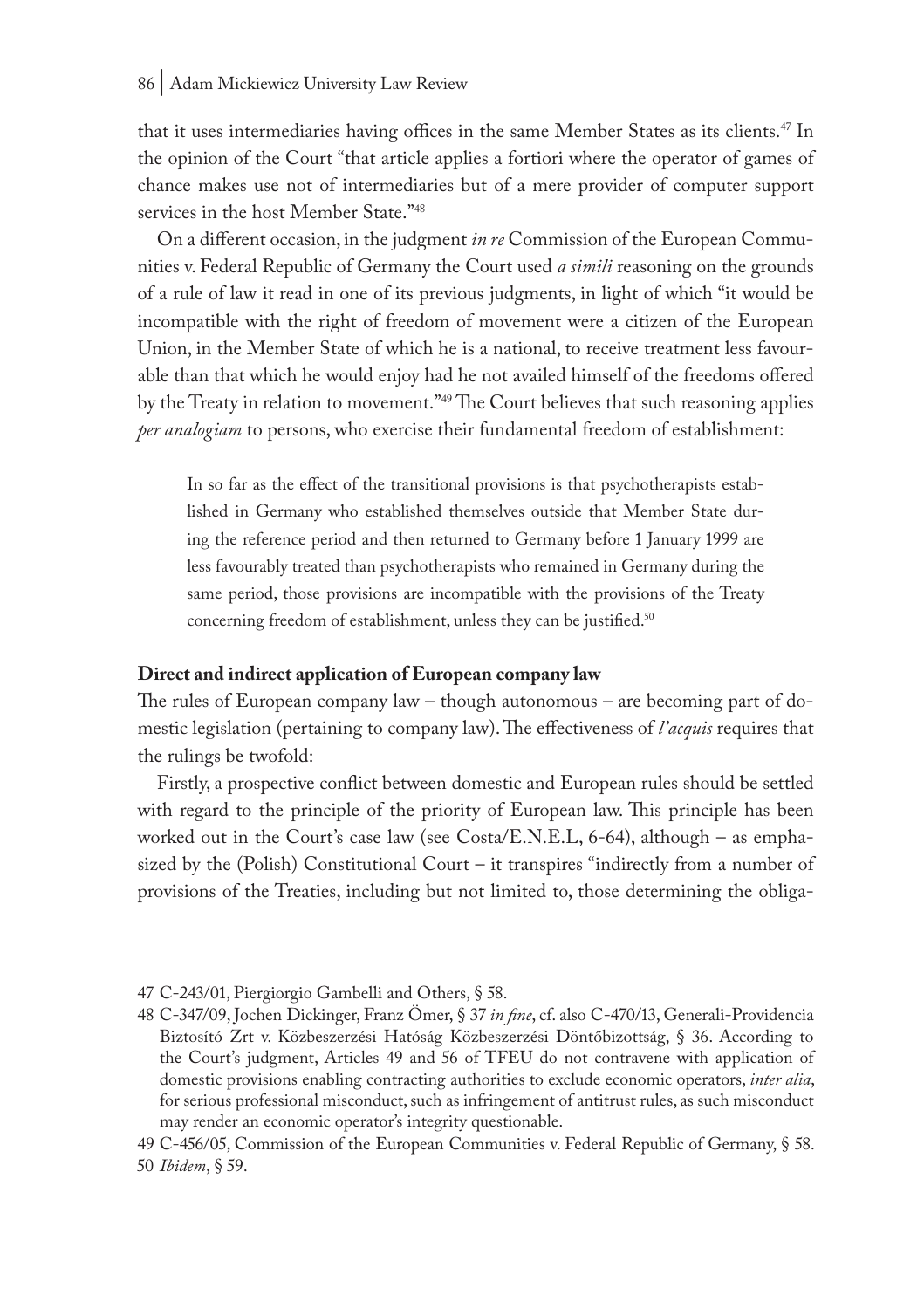tions of Member States as regards enforcement of European legislation."51 From the perspective of legal practitioners applying the law, the principle is given the weight of a rule of systemic interpretation.

Secondly, where European law cannot be applied directly, the gap is filled with a domestic rule of law, construed with regard to the contents and the objective of a directive. In such cases, the rulings returned by courts rely on domestic legislation, whereas European company law serves as a point of reference.<sup>52</sup> The obligation to construe the law having regard to European legislation transpires from both Article 4(3)(2) of the Treaty on the European Union obliging Member States to undertake all measures, and the Constitution of the Republic of Poland.53 The emphasis on the "indirect" application of European company law allows the conclusion to be drawn that "the obligation to interpret company law provisions in line with European company law entails in fact the priority rule, hence, it is justified that it be qualified as systematic rule of interpretation."54 However, it must be realised that direct application of European law and pro-EU interpretation of domestic law are categorically different phenomena. While applying the priority principle a court applies a rule of European law, whereas pro-EU interpretation is applied in the course of construing domestic laws.

Bearing in mind the principle of the priority of European law, a national court hearing a given case applies the rule expressed in EU legislation. On the other hand, construing a piece of legislation in line with the pro-European interpretation of company law, the court interprets the national law as far as possible with the purpose and the wording of the directive serving as a point of reference,<sup>55</sup> having regard to all domestic methods of interpretation, bearing in mind the ban on *contra legem* interpretation.. Implementing the proposition of pro-European interpretation of law entails either accepting this result of domestic interpretation, which is the closest to the purposes of the directive (in the light of the secondary preferential rule of interpretation), or – should the purpose of a given piece of domestic legislation not be expressly exhibited by the national legislator – having regard to the purpose of the directive whilst determining the meaning and sense of the wording within a given functional context.<sup>56</sup>

<sup>51</sup> Item III.2.2 of *obiter dicta* to the judgment of Poland's Constitutional Court *in re* SK 45/09, OTK-A 2011, no. 9, item 97.

<sup>52</sup> A. Kalisz, *Wykładnia i stosowanie prawa wspólnotowego,* Warszawa 2007, p. 49.

<sup>53</sup> The judgment of Poland's Constitutional Court *in re* K 2/02, OTK-A 2003, no. 1, item 4, pp. 59, 68.

<sup>54</sup> Z. Radwański, M. Zieliński, *op. cit.,* p. 537, § 184.

<sup>55</sup> C-106/89, Marleasing.

<sup>56</sup> U. Babusaux, *Die richtlinienkonforme Auslegung im deutschen und französischen Zivilrecht. Ein rechtsvergleichender Beitrag zur europäischen Methodendiskussion*, Baden-Baden 2007, p. 41; J. Napierała, *Uwagi na temat wykładni prawa krajowego zgodnej z dyrektywami europejskiego prawa spółek*, "Czasopismo Kwartalne Całego Prawa Handlowego, Upadłościowego oraz Rynku Ka-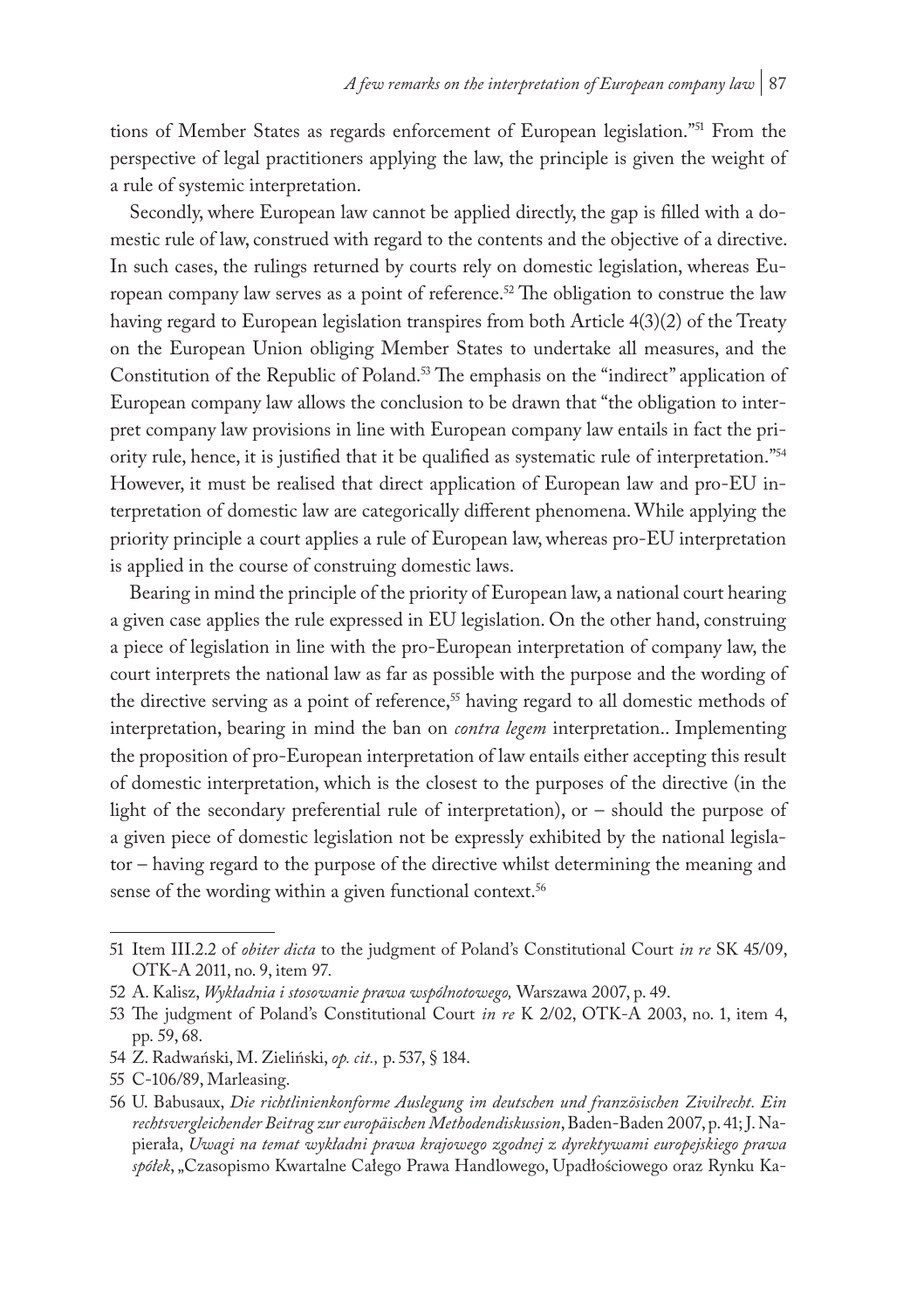### **Conclusion**

In order to hear and determine a given case pertaining to company law, the national court must often untie the knotty dilemma of interpreting EU company law, which may occur in two situations: (a) either when the national court applies EU provisions directly (*e.g.* applying the regulation pertaining to the European company or directly effective provisions of company law directives, or when such provisions must be directly applied *in lieu*  of domestic provisions in line with the principle of priority of EU law), or (b) when the national court desires to interpret domestic company law provisions in a pro-European manner, which in turn requires that a rule(s) of European law be decoded and serve as a point of reference. In both situations, the national court – when in doubt as to the interpretation of European law – may (and – should its ruling be final and absolute – must) refer to the Court of Justice of the European Union for preliminary ruling. By the same token, should the courts be left with no doubt, they are both authorised and obliged to conduct interpretation of European company law using in its own endeavour.

The application of European company law by domestic courts entails prior interpretation of EU legislation. In addition, decoding the EU legislative model serves as a reference point in the indirect application of European company law by way of pro-European interpretation of domestic company law. Researching the manner for determining the model providing the point of reference in interpretation of European company law and pro-European interpretation of domestic company law is based on the following premises (research hypotheses):

Firstly, the manner of interpretation of European company law is affected by both the specific nature of European company law and *l'acquis communautaire*. The proposition of the autonomous interpretation of European law entails both a premise regarding the scope of the application of rules decoded from European acts of law (autonomy of regulation) and the manner of interpretation of such rules (uniform interpretation).

Secondly, interpretation methods are subject to the principle of uniform interpretation, which aims to safeguard uniform understanding and application of *l'acquis* EUwide. The principle is crystallised by way of: (i) having regard to all language versions of acts of law deemed authentic, (ii) interpreting secondary company law in line with primary sources of law, including in particular the fundamental principles of European law, (iii) interpreting rules of law with regard to their context and purpose (functional interpretation), contemporaneously bearing in mind all methods of interpretation and not ceasing the process upon having construed an unambiguous and explicit piece of legislation.

pitałowego" 2008, no. 3, p. 361; K. Oplustil, *O potrzebie proeuropejskiej wykładni polskiego prawa*  spółek, "Przegląd Prawa Handlowego" 2010, no. 9, p. 5.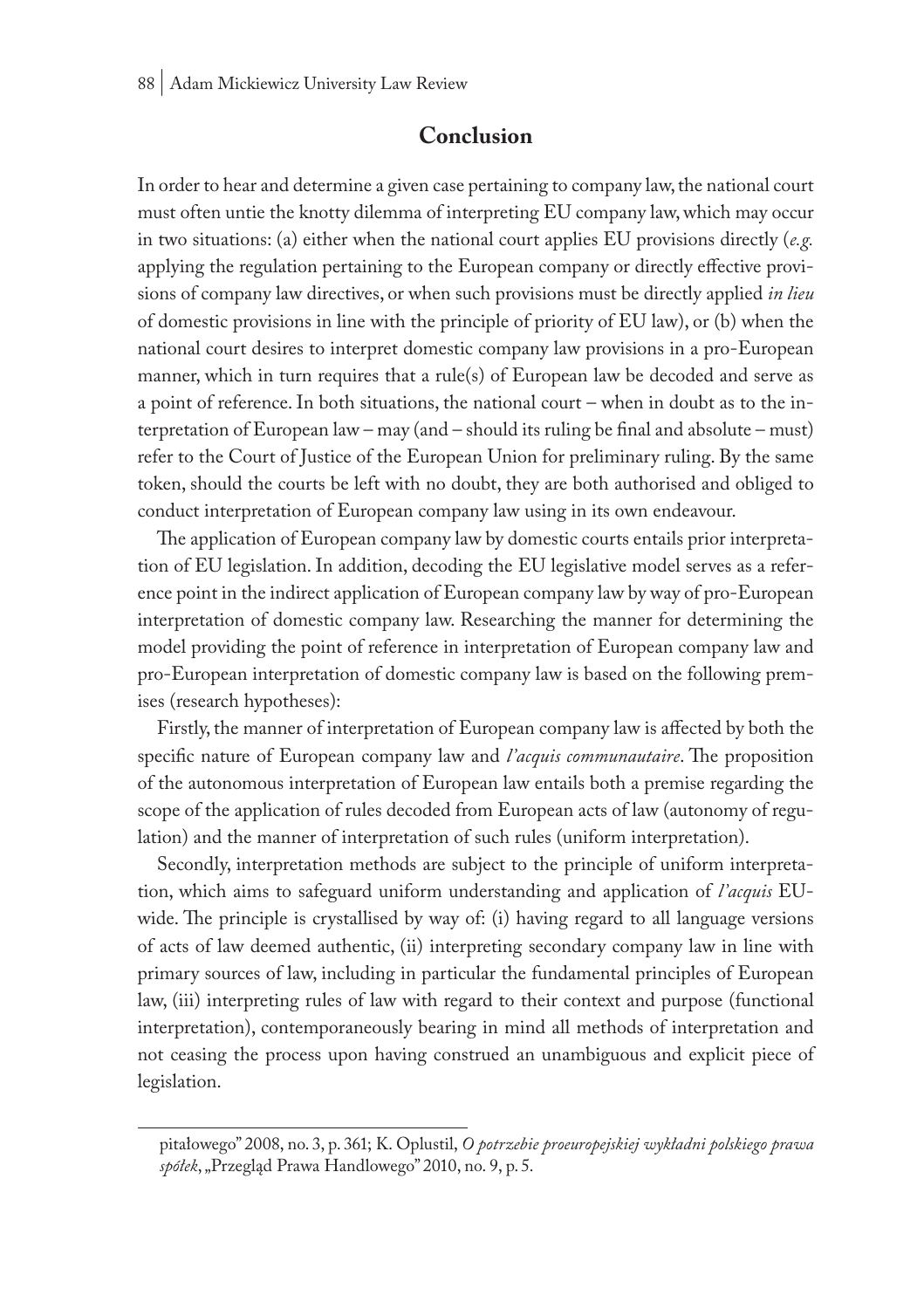Thirdly, when undertaking pro-European interpretation one must (i) have regard to all domestic methods of interpretation, (ii) in line with the blanket ban on *contra legem*  interpretation, and (iii) bear in mind the purpose and wording of a directive serving as a point of reference for pro-European interpretation, as far as possible. "As far as possible" is rightly construed as a degree of openness to the interpretation of domestic provisions having regard to the purpose of a directive.

### **Literature**

- Babusaux U., *Die richtlinienkonforme Auslegung im deutschen und französischen Zivilrecht. Ein rechtsvergleichender Beitrag zur europäischen Methodendiskussion*, Baden-Baden 2007.
- Balddauf N., *Richtlinienverstoß und Verschiebung der Contra-legem-Grenze im Privatsverhältnis*, Tübingen 2013.
- Conac P.-H., *Director's Duties in Groups of Companies Legalizing the Interest of the Group at the European Level*, "European Company and Financial Law Review" 2013, no. 2.
- Godek A., *Zastosowanie derywacyjnej koncepcji wykładni prawa do rozstrzygania spraw ze stosowaniem przepisów unijnych*, "Ruch Prawniczy Ekonomiczny i Socjologiczny" 2011, vol. 1.
- Hopt K.J., *Europäisches Gesellschaftsrecht im Lichte des Aktionsplans der Europäischen Kommission vom Dezember 2012*, "Zeitschrift für Unternehmens- und Gesellschaftsrecht" 2013, no. 2.
- Lutter M., Bayer W., Schmidt J., *Europäisches Unternehmensrechts- und Kapitalmarktrecht*, "Zeitschrift für Unternehmens- und Gesellschaftsrecht" 2012, Sonderheft 1.
- Łętowska E., *"Multicentryczność" polskiego systemu prawa i wykładnia jej przyjazna*, [in:] *Rozprawy prawnicze. Księga pamiątkowa Profesora Maksymiliana Pazdana*, eds. L. Ogiegło, W. Popiołek, M. Szpunar, Kraków 2002.
- Mik C., *Metodologia implementacji europejskiego prawa wspólnotowego w krajowych porządkach prawnych*, [in:] *Implementacja prawa integracji europejskiej w krajowych porządkach prawnych*, ed. C. Mik, Toruń 1998.
- Napierała J., *Uwagi na temat wykładni prawa krajowego zgodnej z dyrektywami europejskiego prawa spółek*, "Czasopismo Kwartalne Całego Prawa Handlowego, Upadłościowego oraz Rynku Kapitałowego" 2008, no. 3.
- Opalski A., *Europejskie prawo spółek zasady prawa europejskiego i ich wpływ na polskie prawo spółek*, Warszawa 2010.
- Oplustil K., *O potrzebie proeuropejskiej wykładni polskiego prawa spółek*, "Przegląd Prawa Handlowego" 2010, no. 9.